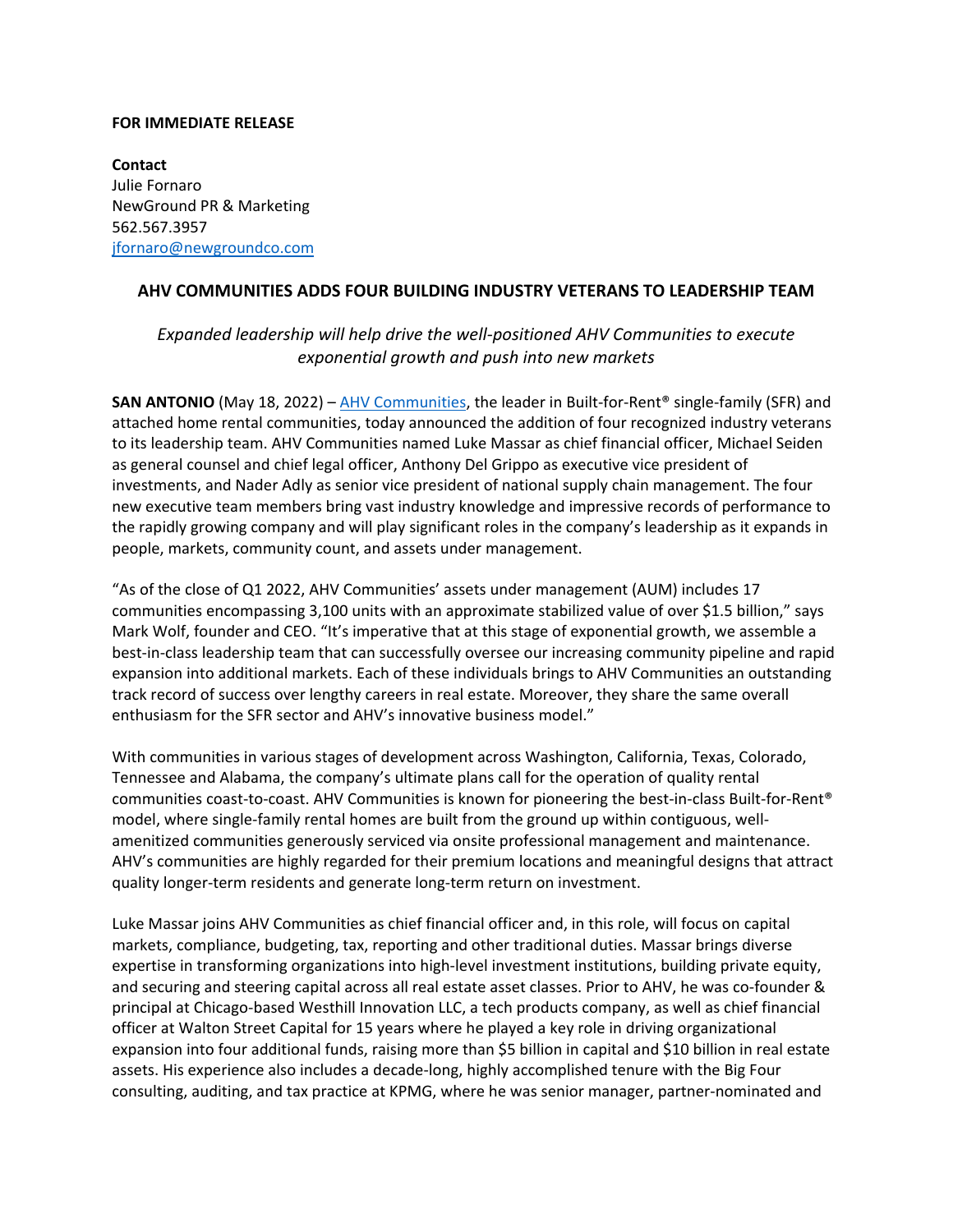real estate focused, serving both public and private clients. Massar earned his Bachelor of Science degree at University of Illinois.

Michael Seiden joins the company as general counsel and chief legal officer. In this position, he is responsible for all corporate and project-level legal matters as well as oversight of human resources. Seiden brings deep experience in representing developers, operators, and capital partners in connection with complex institutional real estate transactions across a variety of asset classes, with an emphasis on acquisitions, dispositions, financings, joint ventures, leases, management agreements, and development. Prior to AHV, Seiden was a partner at the law firm Pircher, Nichols & Meeks LLP before moving to Greenberg Traurig, LLP as a shareholder in 2020. Seiden obtained his JD from the UCLA School of Law and is based in the company's Costa Mesa, California office.

AHV hired Anthony Del Grippo as executive vice president of investments. In this role, he is responsible for growth and execution of AHV's national pipeline managing regional land acquisition and forward planning teams. With more than two decades of equity and homebuilding experience, Del Grippo most recently was director of the real estate group and developer capital group for Rialto Capital Management. In this role he led operations for the US region, providing joint venture equity to private developers and home builders in order to take advantage of the dislocation created by the lack of acquisition and development funding from banks. Among other previous positions, he was senior vice president, land acquisition at Beazer Homes. Del Grippo graduated from California Polytechnic University, Pomona, with a Bachelor of Science in Urban and Regional Planning and is based in the company's Denver office.

AHV named Nader Adly senior vice president of national supply chain management. In this role, he will oversee national supply chain management, purchasing, procurement and strategic homebuilding initiatives. Adly previously managed national supply chain and commodities at KB Home, which Builder magazine ranks #6 of the country's top 100 builders by volume and revenue. [i](#page-2-0) In his role, he set KB's commodity buying strategy on a national level and guided its execution and compliance. Adly obtained his Juris Doctor from Oak Brook College of Law, is a licensed attorney in California, and is based in the company's Costa Mesa, California office.

"AHV Communities pioneered the community-centric, Built-for-Rent® single-family rental home business model when we launched in 2013 and remains the beacon in our sector," said Wolf. "We are thrilled to welcome the brilliant minds and work ethic of Luke Massar, Michael Seiden, Anthony Del Grippo and Nader Adly, and look forward to their contributions towards our next phase of growth."

For more information about AHV Communities' team, strategy, communities, and more, please visit [www.ahvcommunities.com.](http://www.ahvcommunities.com/)

## **About AHV Communities**

AHV Communities ("AHV") is a privately held developer, builder, operator and industry leader in Builtfor-Rent® luxury single-family and attached rental communities. AHV Master Planned Rental Communities™ serve renters in premium supply constrained markets with quality constructed and well amenitized rental homes set within contiguous communities. All AHV communities are managed and maintained onsite, ensuring long-term asset quality and a stronger value proposition for renters, cities and investors alike. AHV Communities is responsible for the delivery of 4,100 units/lots with a value over \$1.5 billion. AHV Communities is based in San Antonio, Texas. Visit [www.ahvcommunities.com.](http://www.ahvcommunities.com/)